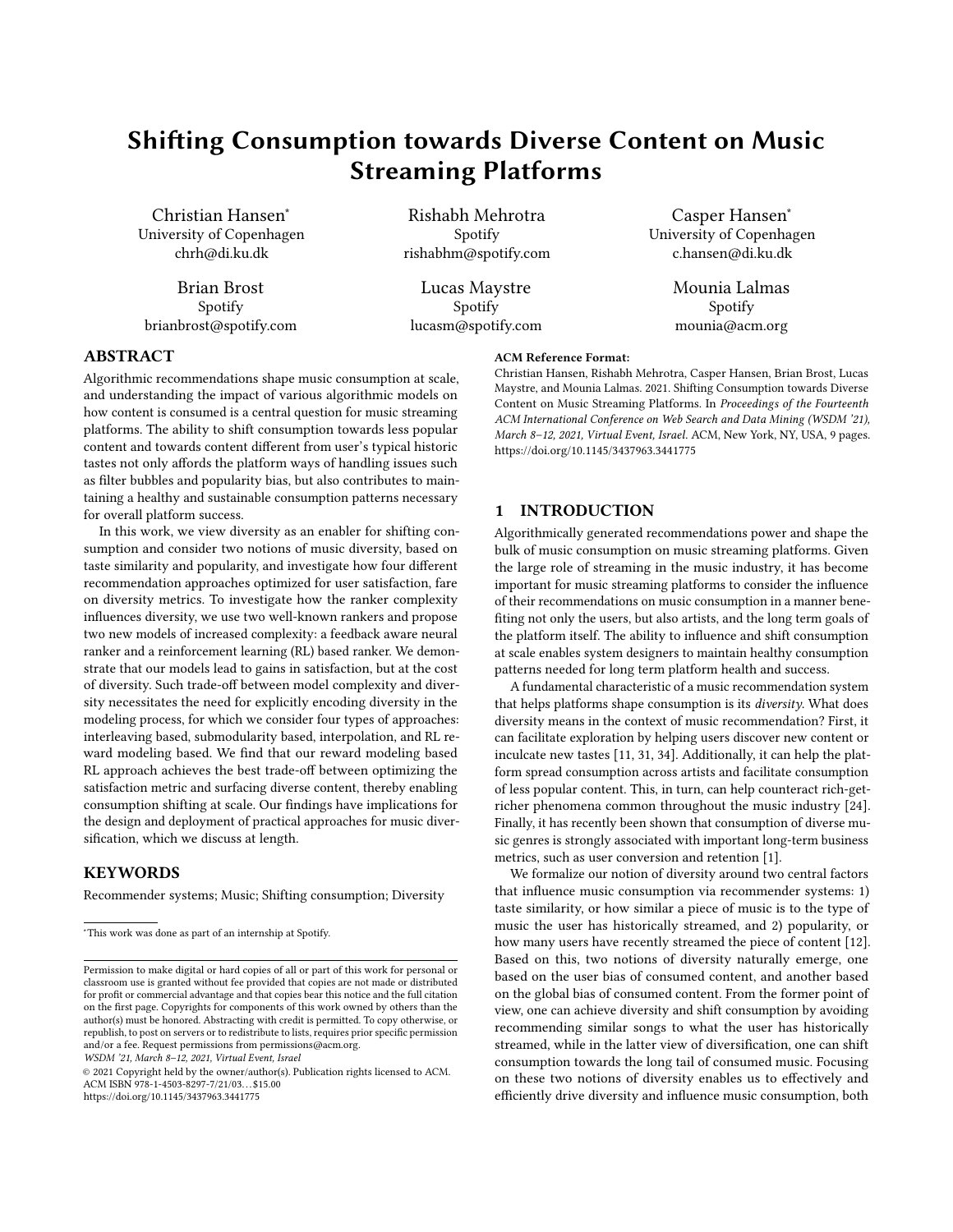at the user- and global- level.

Present Work. We focus on the case of sequential recommendations, and consider four different types of sequential recommenders, or rankers, of increasing complexity. We leverage two widely used types of rankers: similarity based and feed-forward neural rankers, and propose two additional rankers, a feedback aware neural attention ranker, and a reinforcement learning (RL) based ranker. This provides us with a wide spectrum of approaches, from simple similarity based rankers to sophisticated reward based RL ranker, and enables us to understand the interplay between model complexity and performance. In support of recent findings that highlight the drop in diversity metrics for models optimized for user satisfaction [\[15\]](#page-8-7), we investigate how these rankers perform in terms of diversity. Further, we consider four different ways of incorporating diversity in recommendation models: (i) linear interpolation, (ii) submodular diversification, (iii) interleaving based and (iv) reward modeling based on reinforcement learning (RL) ranker.

Overall, our work considers three key questions around (i) the role of two classes of diversity for shifting consumption, and their interplay with user satisfaction, (ii) how four rankers of increasing complexity fare in terms of satisfaction and diversity objectives; and (iii) how four different techniques of incorporating diversity manage the trade-off against user satisfaction.

Overview of results. Looking at music consumption data, we find evidence that users can often be satisfied with recommendations that depart from their historic taste profiles and that are less popular. This underpins the scope for shifting consumption towards diverse content without dissatisfying users. Comparing different rankers, we find strong evidence suggesting that satisfaction centric rankers are heavily biased towards popular content, and content closely resembling user's historic listening activity, which should not be surprising. Interestingly, this bias increases with model complexity, with advanced rankers suffering from this bias to a greater extent.

Among the different diversification techniques, we see that the reward modeling approach for RL model obtains the best trade-off by obtaining a high satisfaction metric and succeeding in surfacing less popular content. For diversity with respect to a user's listening history, we observe that the RL approach performs comparably to the interpolation strategy, with the interpolation strategy offering a wider range of trade-off and subsequently more control over consumption. More interestingly, comparing these results with the ranker comparison on only satisfaction, we observe bigger differences in satisfaction metrics when rankers consider diversity, than when they are only focused on satisfaction.

Taken together, our work sheds light on a central tension between optimizing recommendation models for satisfaction centric objectives versus diversity goals. Developing better rankers results in increasing short term user satisfaction, albeit slightly. However, such models tend to serve less diverse recommendations.

# 2 RELATED WORK

Retrieving diverse documents has long been recognized as an important challenge in information retrieval [\[5–](#page-8-8)[7\]](#page-8-9) and for recommender systems [\[10\]](#page-8-10). The central problem is that in many applications, it is not sufficient simply to return relevant items, instead the system must account for multiple user intents and needs, in addition

to possible redundancy in the content of the returned items. The term diversity was first used within information retrieval in [\[6\]](#page-8-11). Here a list was considered diverse if it contained items with low similarity to each other. The ranked list was built greedily, with the score of each item being an interpolation of the expected relevance to the user, and the dissimilarity of the item to all previously recommended items in the list. The problem of diversity in list recommendation has in later years received great interest in developing more advanced methods to ensure list diversity [\[2,](#page-8-12) [3,](#page-8-13) [22,](#page-8-14) [29\]](#page-8-15). A detailed survey of a variety of methods can be found in [\[10\]](#page-8-10).

Closely related to diversity is the notion of fairness in recommendations, e.g. [\[4,](#page-8-16) [25\]](#page-8-17). Here we consider diversity from the point of view of the recommended items, e.g. in group fairness, where if the items can be considered to be part of a group, all groups must on average be represented in the final recommendation. This can be extended to marketplace settings, where multiple different stakeholders have requirements for the fairness of the recommendation [\[15\]](#page-8-7). Thus, whereas diversity is often considered to be a user centric concern, fairness is item centric, as a fair ranking needs to give equal opportunity for the recommended items.

Whereas existing work on diversity and fairness tends to focus on the ranked list setting, we consider the problem of sequential recommendations of single items. This is a substantially different problem setting, since the user is forced to consume each recommended item, and items introduced to satisfy diversity objectives cannot be as easily ignored by the user if they turn out irrelevant, as in the case of a ranked list.

The interplay between recommender systems and diversity has been popularized in [\[20\]](#page-8-18), raising public awareness on the so-called "filter bubble" phenomenon. There has been a number of works looking at the effects of recommender systems on the diversity of consumption. A study of a movie recommender system used on a popular e-commerce web site found that the recommendations led to a decrease in sales diversity [\[8\]](#page-8-19). By contrast, a study on the effect of recommendations on the YouTube video platform was shown to lead to more diverse consumption [\[33\]](#page-8-20). Finally, in the context of music, a strong relationship between consumption diversity and long term platform metrics such as retention and conversion was shown [\[1\]](#page-8-5). These finding support the need for properly addressing diversity as part of the recommender system design.

Acting on diversity entails a formal definition of diversity. For example, in [\[1,](#page-8-5) [28\]](#page-8-21) a setting where items are embedded in a Euclidean space is considered, and diversity is then defined as a function of pairwise distances in that space. Other definitions have been used in [\[7,](#page-8-9) [15,](#page-8-7) [23\]](#page-8-22). In this work, we consider two operationalizations of diversity, with a focus on simple and practical definitions that are easy to implement in real-world systems.

## <span id="page-1-0"></span>3 DIVERSITY FOR CONSUMPTION SHIFTING

Our goal is to understand how algorithmic recommendations can help shift consumption through diversity in music consumption. Given the sequential nature of music consumption wherein the user sequentially decides to stream or skip the recommended music, it is not straightforward to recommend a track solely for the purpose of increasing diversity, especially if the track has a low chance of being listened to. Given this complex interplay between relevance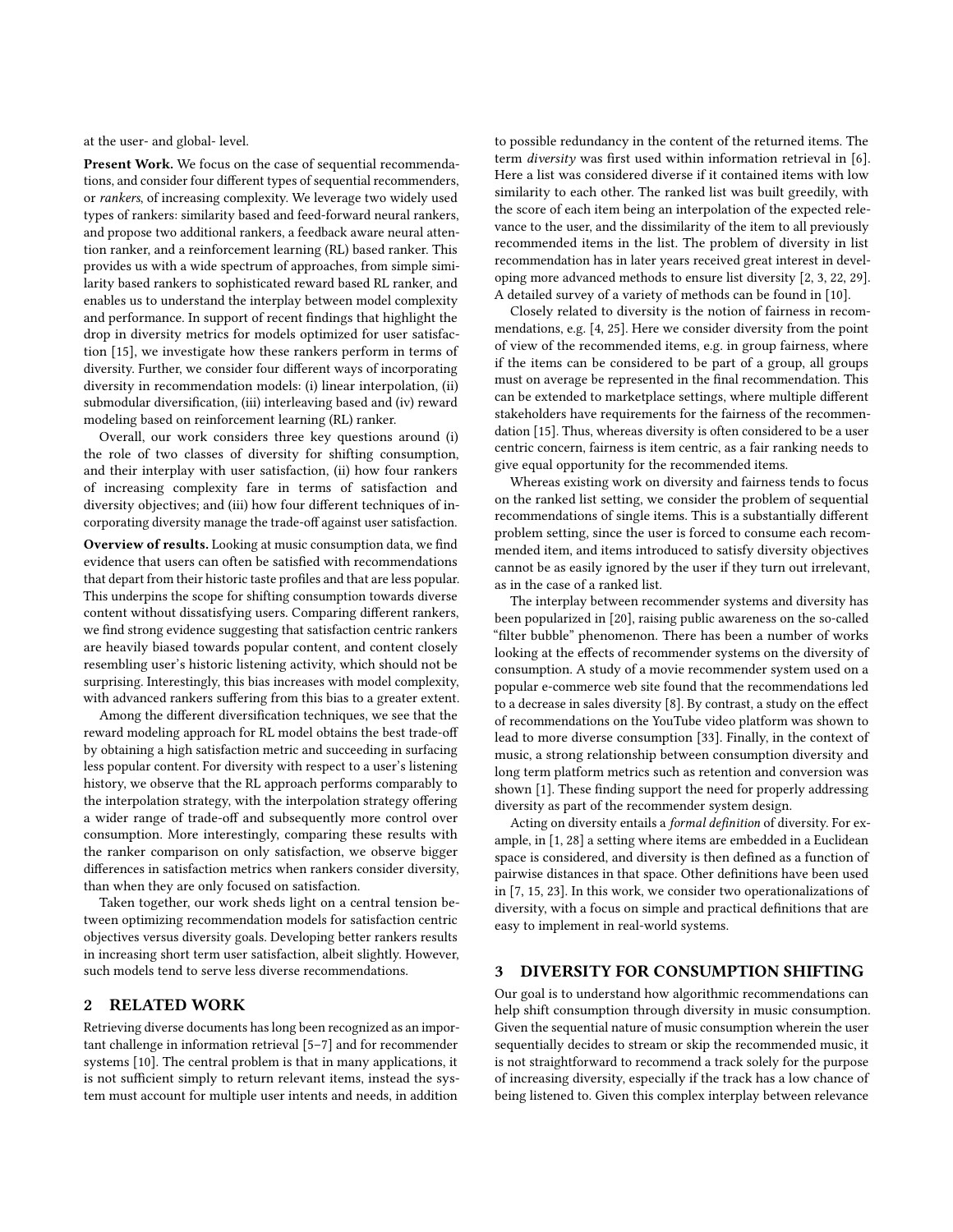<span id="page-2-0"></span>

tion. lation. tions across tracks.

Figure 3: Diversity distribu- Figure 4: Density of popularity/user-track similarity in relation to relevance across session.

of music to the user, its popularity and the resulting success of diversification, it becomes important to carefully understand the relationship between such concepts. In this work we consider a track to be irrelevant if the user skipped it and otherwise relevant if the user listened to the track. We begin by looking at diversity through the lens of user-track similarity and popularity, and investigate how often are users satisfied with content that either departs from their historic listening habits, or is less popular. Understanding this enables us to underpin the scope of consumption shifting via diversification.

# 3.1 Quantifying diversity

While numerous ways of defining and quantifying diversity exist, in this work, we are interested in two notions of diversity: 1) diversity on a global level, where the diversity is defined as a property of a track t itself  $(d(t))$ ; 2) diversity of a track as depending on the user u to which it is recommended  $(d(t, u))$ , such that the diversity would differ if the same track is recommended to two different users.  $d(t)$  encompass a broad set of different notions of diversity, e.g., a high diversity score could be associated with new tracks on the platform, or for tracks of genres rarely listened to by the general user base. Similarly,  $d(t, u)$  encompass different notions where the diversity is depending on the user, e.g., a high diversity score could be associated with tracks of artists rarely listened to by a user, or tracks from time periods less familiar to the user.

While the work in this paper can be used for different notions of diversity of the form  $d(t)$  or  $d(t, u)$ , we choose to work on two specific notions of diversity of great importance for music recommendation. For  $d(t)$ , we consider the global popularity of the track, while for  $d(t, u)$ , we consider how similar the recommended track is to tracks previously encountered by the user. For ease of notation we always denote the diversity as  $d(t, u)$ , even though the track level diversity is independent of the user, i.e.,  $d(t, u') = d(t, u)$  for all users  $u, u'$ .

The similarity between a track and tracks previously encountered by the user (denoted as the user-track similarity) is computed as the cosine similarity between a user embedding and a track embedding (see Section [4.1\)](#page-3-0), where the user embedding encodes information from all tracks the user has streamed in the past. The popularity of a track is determined by usage statistics on the platform.

## 3.2 Analysis of diversity and user satisfaction

We investigate how the notions of diversity, as defined in this work, are related to relevance, and overall engagement measured by session length (measured as the number of tracks within a session). We conduct our analysis on both track- and session- level, and consider a track to be relevant if the user did not skip it. For

the track level analysis we use a dataset of 2 million randomly sampled recommended tracks, containing the popularity of the track, the user-track similarity, and the relevance. For the session level analysis we randomly sampled 1 million user sessions, where each session has at least 5 tracks to filter out short sessions. For each session, we log the number of tracks, average popularity, and average user-track similarity across the session, as well as the number of tracks relevant to the user.

Track level: The distribution of popularity and user-track similarity can be seen in Figure [3,](#page-2-0) and the correlation between the notions of diversity and relevance can be seen in Figure [1.](#page-2-0) The distribution plots show that users engage with tracks of varying popularity and user-track similarity, but with a large tendency to engage with tracks of both high popularity and user-track similarity. For both distribution plots, the density drops rapidly as popularity/user-track similarity decreases. The correlation plots between the notions of diversity and relevance show that user-track similarity is positively correlated with relevance, which indicates that reducing user-track similarity potentially can harm the user experience. In contrast, the popularity of the tracks is not correlated with relevance, and could likely be reduced without harming the user experience.

Session level: Figure [2](#page-2-0) shows the correlation between session popularity, user-track similarity, average relevance of recommended tracks, and number of tracks in the session (session length). We observe that the average popularity is not correlated to either the session length or the average relevance. As seen in the track level analysis, user-track similarity is correlated with relevance, but interestingly it is not correlated with the session length. Figure [4](#page-2-0) shows the distribution of both notions of diversity with regards to the average relevance of the session. The highest density is at high popularity/user-track similarity and at fully relevant sessions, but there is considerable density outside this area. Indeed, sessions exist where users are not satisfied with the most popular tracks (upper left side), and there are sessions where they are satisfied with low popularity tracks (lower right side). The same can be observed for user-track similarity.

This analysis motivates that it is possible to shift consumption towards more diverse recommendations without harming user satisfaction, and the typical focus on high popularity/user-track similarity is detrimental for some sessions.

## <span id="page-2-1"></span>4 RANKERS & DIVERSITY METHODS

We consider the problem of sequential recommendation in a session, where a user consumes a series of recommended music tracks. In this setting, users can either skip or listen to a track. We consider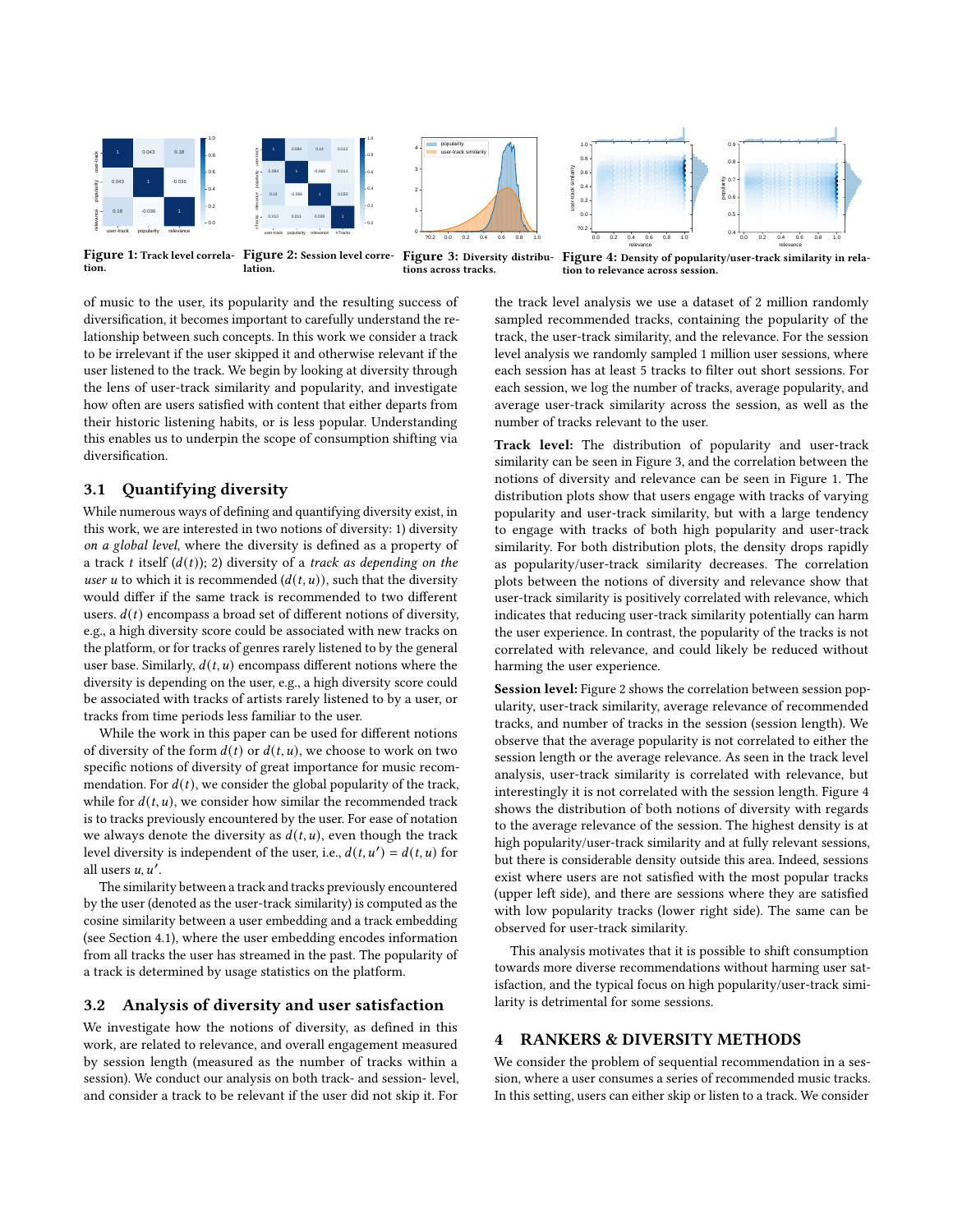<span id="page-3-1"></span>Table 1: Description of user, track, and user-track combination features used in the neural rankers.

| <b>Feature Type</b> | <b>Feature</b> | Description                                                 |  |
|---------------------|----------------|-------------------------------------------------------------|--|
| User                | embedding      | 40 dimensional learnt word2vec vector of user               |  |
|                     | country        | country of registration for user                            |  |
| Track               | embedding      | 40 dimensional learnt word2vec vector of track              |  |
|                     | popularity     | normalized popularity of the track                          |  |
|                     | genres         | genres relevant to the track                                |  |
|                     | acoustic       | 16 derived acoustic features                                |  |
|                     | track length   | track duration in seconds                                   |  |
| User-Track          | similarity     | cosine similarity between user and track embeddings         |  |
|                     | distance       | Euclidean distance between user and track embeddings        |  |
|                     | genre affinity | affinity for highest overlapping genre between user & track |  |
| Playlist            | playlist ID    | a unique playlist identifier used for learning embeddings   |  |

a skipped track as irrelevant, and a listened track as relevant. A session starts with a user selecting a playlist, which consists of tracks with some thematic overlap (e.g., Jazz songs), and is recommended a series of tracks from the playlist, until the user chooses to end the session. We consider two different recommendation scenarios. In the first one, we aim to recommend the tracks a user is most likely to enjoy, and consider four different rankers of increasing complexity for this purpose. In the second one, we aim to recommend tracks the user is likely to enjoy, but with the secondary objective that the tracks should also be diverse, where the definition of diversity is detailed in Section [3.](#page-1-0) To include diversity in the recommendation, we explore four different methods to optimize the trade-off between making both relevant and diverse recommendations.

## <span id="page-3-0"></span>4.1 Preliminaries

We describe the features available to the rankers. This is important as part of the difference between the rankers is to what extent they can make use of the feature space. An overview of the features can be found in Table [1.](#page-3-1)

Each track is represented as a concatenation of three distinct feature vectors: a contextual vector, an acoustic vector, and a statistic vector. The contextual vector is a 40 dimensional real valued vector, which is trained such that two tracks that occur in the same context, will lie close to each other in the vector space [\[15\]](#page-8-7). The **acoustic** vector consists of 16 derived features that reflect different acoustic features of the track, e.g., loudness. Lastly, the statistics vector contains information on the track length and popularity of the track on the platform. Each user is represented as a weighted average of the contextual vectors of the tracks the user has played in the past as described in [\[15\]](#page-8-7). The similarity between a track and a user are computed by taking the cosine similarity between the user vector and the track contextual vector, as they reside in the same space.

For each user and track pair, there are a number of derived features capturing their relations. The cosine similarity and Euclidean distance between the user and track is computed and used as a feature. Additionally, each user has an affinity for all genres, which is used as a feature by taking the maximum affinity within the track's genres. Lastly, each playlist is represented with a unique identifier, which is used by some of the ranking models for learning playlist specific embeddings during model training. In the next sections, the features are grouped into either: T, which is the combination of the track and user-track features (track level features); or M, which is the combination of the playlist embedding and user features (session level meta features).

## 4.2 Rankers

We present four different rankers of increasing complexity. The first is based on the cosine similarity between user and track, while the remaining three are learned neural models. An overview of the latter three is provided in Figure [5.](#page-4-0)

4.2.1 Cosine ranker. This ranker uses the cosine between a track's contextual embedding,  $e_{track} \in \mathbb{R}^{40}$ , and a user's contextual embedding  $e_{user} \in \mathbb{R}^{40}$ : scor $e_{cosine} = \frac{e_{track} \cdot e_{user}}{||e_{track}||_2||e_{user}||_2}$ . A high cosine score indicates that the track is similar to tracks the user has previously consumed on the platform. While being simple, this type of ranker has been used for music recommendation in previous work [\[1,](#page-8-5) [9,](#page-8-23) [15\]](#page-8-7).

4.2.2 Feed forward ranker. This is a neural feed forward network, which takes as input the track level features (T) and session level meta features (M). All the features are concatenated, and the network gives a score for a single track:

 $score_{FF} = \sigma(W_3 \text{ReLU}(W_2 \text{ReLU}(W_1 [ T \oplus M ] + b_1) + b_2) + b_3)$  (1)

where  $FF$  stands for feed forward,  $\oplus$  is vector concatenation, ReLU is the rectified linear unit, and  $\sigma$  is the sigmoid function. The weight matrices (W) and bias vectors (b) have input-suitable sizes and are learned during training. The embedding for the playlist is learned by the network during training. The feed forward network consists of 2 hidden layers with relu activation functions, and a prediction layer using a sigmoid activation function. This prediction corresponds to the probability of a user skipping a track, which is optimized using the cross entropy loss. This model is relatively simple, and computationally efficient. We include it to show how well the score can be computed without considering the user's history directly. Note that the network is indirectly aware of the user's history through the user embedding and the user-track features.

4.2.3 Feedback aware ranker. This ranker is our proposed extension of the feed forward ranker, and incorporates the user's previous sessions to compute a dynamic user embedding. While the two previous models gave a score based on a single track, this model needs to be provided the user's history as input. We first cover how the dynamic user embedding is computed, which consists of two parts: 1) summarising a single session, and 2) summarising all sessions to a final dynamic user embedding.

Summarising a single session. Each session, s, consists of session level meta features, M, and a sequence of tracks (T,R)  $\in$  s, where T is the track level features and R is a indicator whether the user found the track relevant. The session is summarised using a long short-term memory (LSTM) followed by an attention softmax layer:

 $\mathbf{I}$ 

$$
o_i, h_i = \text{LSTM}(s_i | o_{i-1}, h_{i-1}), \quad \hat{o}_i = \text{ReLU}(W_4 o_i + b_4)
$$
 (2)

$$
S = \sum_{i=1}^{|s|} \hat{o}_i \frac{e^{W_5 \hat{o}_i + b_5}}{\sum_{j=0}^{|s|} e^{W_5 \hat{o}_j + b_5}}
$$
(3)

where LSTM denotes an LSTM cell which update the hidden state  $h$ and output o. The LSTM cell is initialised by a linear projection of the session meta information such that the session representation can be user and playlist dependent.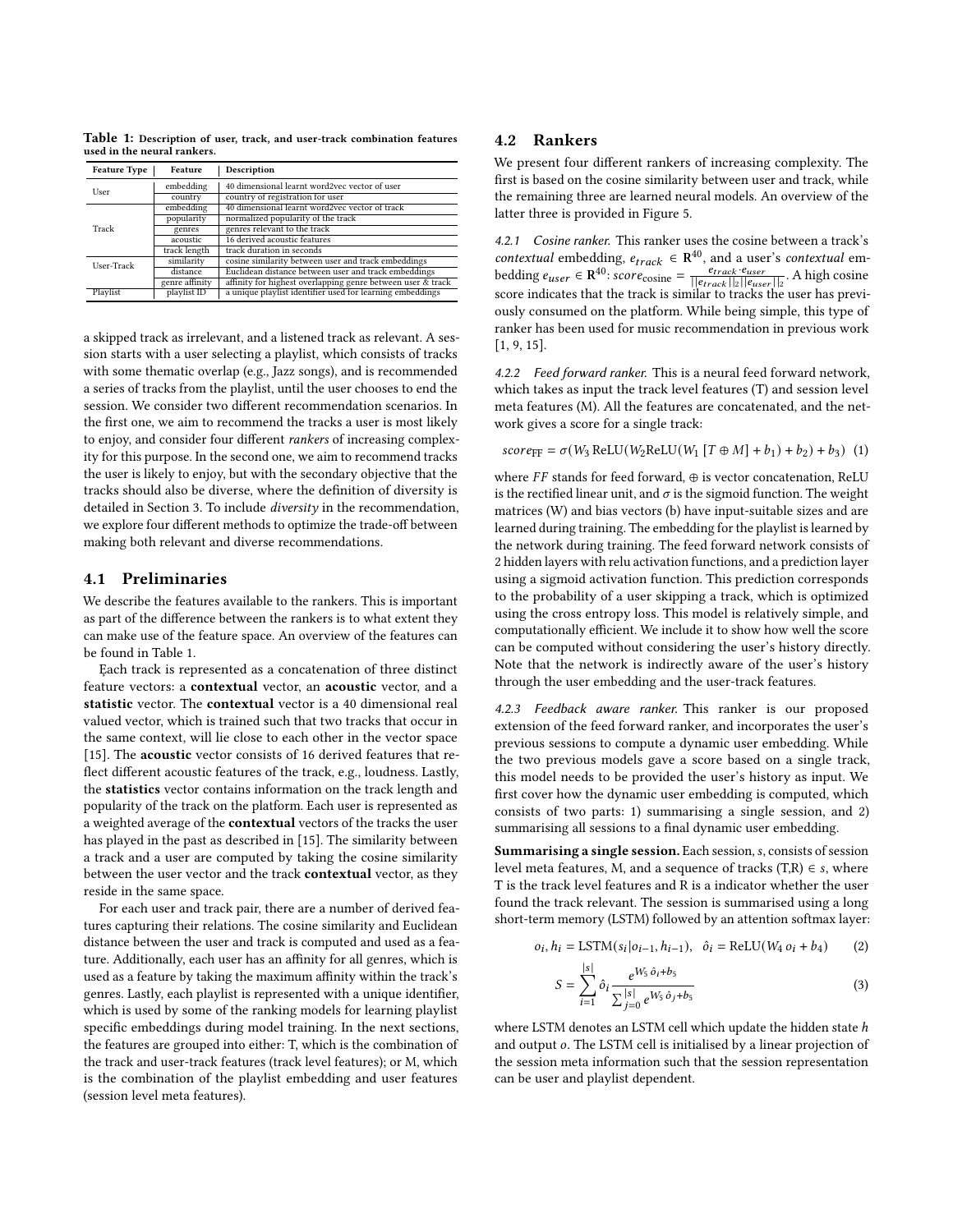<span id="page-4-0"></span>

Figure 5: Overview of the neural rankers seen from the perspective of a single track.

Dynamic user embedding. At timepoint  $i$ , the users have a set of previous session embeddings,  $S_j \in \mathcal{S}$ ,  $j \in [1, i - 1]$ , each having associated meta information  $M_j$ . The dynamic user embedding is a summary of all previous session embeddings, conditioned on the current sessions Meta information,  $M_i$ . The summarisation of previous sessions is done by attention weighting, where the weighting is based on an interaction vector between the current session meta information, and the historic sessions meta information. The interaction vector [\[17\]](#page-8-24) is the concatenation, subtraction, and multiplication of the past session and current session meta representations, to represent the representational changes between the sessions. The dynamic user embedding,  $DU$ , is then given by

$$
interact(Mi, Mj) = [Mi - Mj \oplus Mi \cdot Mj \oplus Mj \oplus Mi]
$$
 (4)

$$
DU = \sum_{j=1}^{i-1} S_j \frac{e^{W_6 \text{ interact}(M_i, M_j) + b_6}}{\sum_{k=1}^{i-1} e^{W_6 \text{ interact}(M_i, M_k) + b_6}}
$$
(5)

The feedback aware track score is then computed similarly to the feed forward ranker, with the dynamic user embedding (DU) as an additional input:

$$
score_{FA} = \sigma(W_9 \text{ReLU}(W_8 \text{ReLU}(W_7 [T \oplus M_i \oplus DU] + b_7) + b_8) + b_9)
$$
  
(6)

where FA stands for feedback aware. Similar to the feed forward ranker, this model is also optimized using the cross entropy loss. This model is still relatively computationally efficient, assuming the dynamic user embedding is pre-computed, which is possible assuming we know the playlists a user is most likely to listen to.

4.2.4 Reinforcement learning ranker. This ranker (RL) is our proposed sampling-based ranker that samples a single track from a set of tracks as the recommendation, which depends on the previous recommended tracks. This process is repeated on the remaining set of possible tracks to produce a ranked list. We formulate the problem of ranking as a standard reinforcement learning problem. We want to find a policy  $\pi(t|s)$  that gives the probability of sampling track  $t$  given state  $s$ . The policy  $\pi$  is learned so it maximises some notion of reward  $R(t, s)$ , which gives some reward for recommending track  $t$  at state  $s$ . We therefore have to define the sampling probability  $\pi(t|s)$  and the reward  $R(t, s)$ .

**Sampler.** Before we cover how  $\pi(t|s)$  is computed, we first define how  $t$  and  $s$  are represented for the RL ranker.  $t$  is the track level features (denoted as T previously), but also concatenated with derived features from the feedback aware ranker as explained next. The derived features are the second and last layer of the feedback aware ranker for each track, and we denote this set of derived features

as FA. These features are included to provide a richer representation to the RL model, which incorporates the user's past feedback. The state s is a sequence of tracks the user previously has been recommended in the session, in addition to the session meta representation (M). The state is encoded using a stacked LSTM with 2 layers, and initialised based on a linear projection of the session meta information:

$$
o_i, h_i = LSTM_{stacked}(s_i|o_{i-1}, h_{i-1}), \quad s_{enc} = o_{|s|}
$$
 (7)

where  $\operatorname{LSTM}_{stacked}$  is a stacked LSTM with 2 layers, and  $s_{enc}$  is the last output of the stacked LSTM. The logit for each track  $t$  in the set of possible tracks,  $\mathcal T$ , is then computed as:

$$
logit_{t} = W_{13} ReLU(W_{12} [(W_{10} s_{enc} + b_{10})
$$
  

$$
\oplus (W_{11} [T \oplus FA] + b_{11})] + b_{12} + b_{13}
$$
 (8)

where both session encoding and track representation are passed through a linear feed forward layer, then concatenated and run through a feed forward layer using a relu activation function, followed by a linear output that gives the unnormalised logit for the track. The unnormalised logit is computed for all tracks in the set of possible tracks, and the sample probability is found by applying a softmax:  $\pi(t|s) = \frac{e^{\log it}}{\sum_{s}$  $\sum_{t' \in \mathcal{T}} e^{\log \mathfrak{i} t} t'$ .

**Reward.** The reward associated with a sampled track,  $t \sim \pi(\cdot|s)$  is defined based on whether the user found the track relevant:

$$
R(t,s) = r(t,u) - c \tag{9}
$$

where  $r$  is a binary relevance function, which is 0 if the user skipped the track and otherwise 1.  $c$  is a small constant that ensures that a negative reward is assigned to non relevant tracks. For all experiments  $c$  was fixed at 0.1. The model is trained using the REINFORCE algorithm [\[30\]](#page-8-25).

#### 4.3 Methods for diversity

We describe four methods used to obtain diversity in the recommended tracks. We assume the diversity score can be computed as a function between the track and user,  $d(u, t)$ , as detailed in Section [3.](#page-1-0)

4.3.1 Linear interpolation. Given the diversity function  $d(u, t)$  and score function  $s(u, t)$ , the linear interpolation is defined as an  $\alpha$ weighted combination of score and diversity:

$$
s(u, t)_{diversify} = s(u, t) + \alpha d(u, t)
$$
\n(10)

<span id="page-4-1"></span>4.3.2 Submodular. Diversity can be introduced by formulating the diversity problem as a submodular set function. Submodular set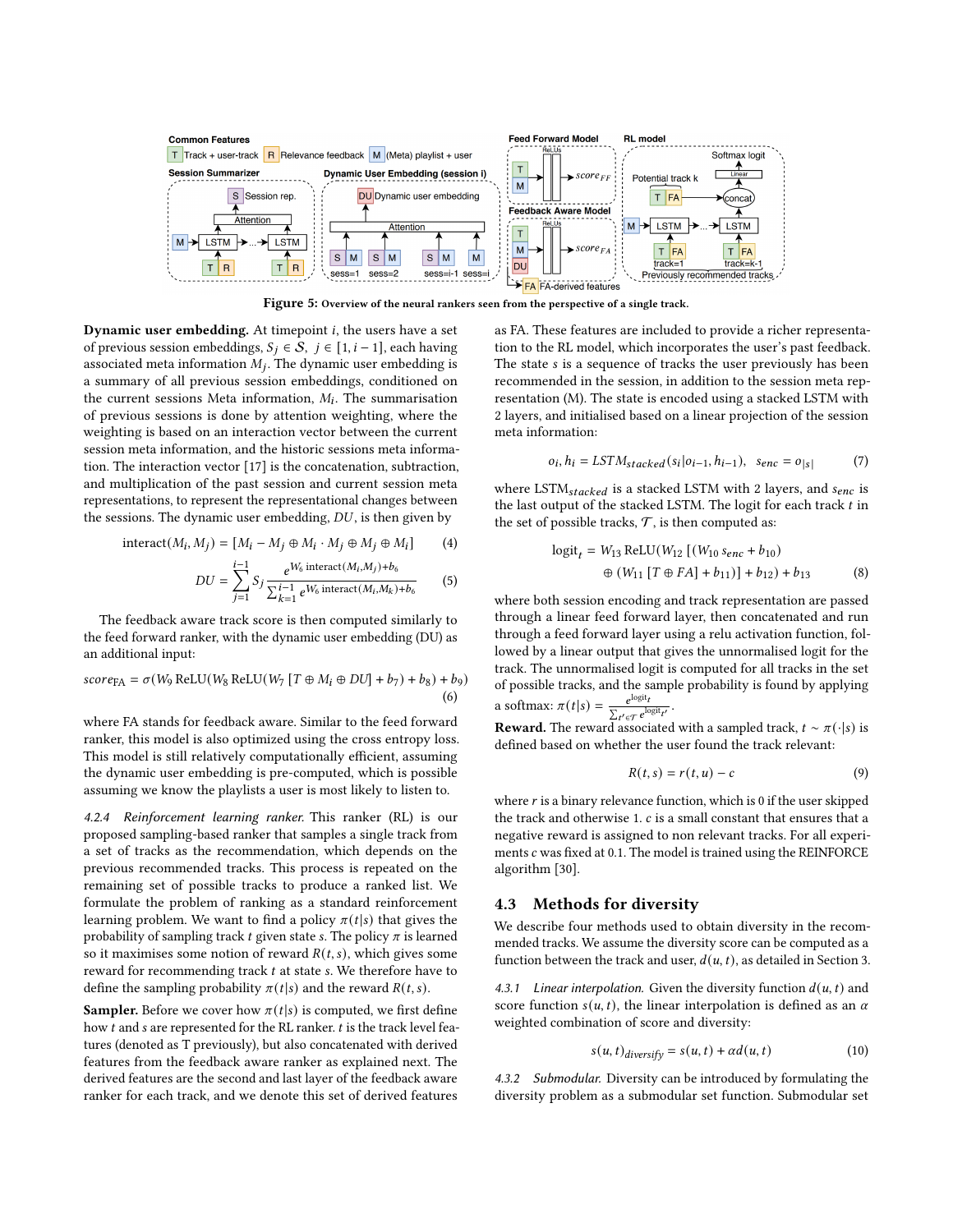functions must uphold the following condition:

$$
f(X \cup x) - f(X) \ge f(Y \cup x) - f(Y), \quad X \in Y \tag{11}
$$

where  $X$  and  $Y$  are set of items,  $x$  is a single item, and  $f$  is a real valued function that takes as argument a set. This condition states that a submodular function should have some diminishing return when adding new items to the set. Submodular functions have been used extensively to provide diversity in recommendations [\[18,](#page-8-26) [26,](#page-8-27) [27\]](#page-8-28), as they fit naturally when the set of recommended items should be diverse in regards to some similarity metric between the items. Our notion of diversity (see Section [3\)](#page-1-0) is not naturally submodular, as diversity is a property of either the track itself or the user-track interaction, and thus do not have diminishing returns. To make our notion of diversity submodular, we change the task to recommend tracks of varying diversity. Given a set of recommended tracks  $\tau$ for user  $u$ , we define  $f$ :

$$
f(\tau, u) = \sum_{t \in \tau} s(u, t) + \frac{\alpha}{|\tau|} \sum_{t' \in \tau \backslash t} \text{abs}(d(u, t) - d(u, t')) \tag{12}
$$

where  $|\tau|$  is the size of the set  $\tau$ , and abs is the absolute value. In this setting, we want to recommend the tracks with the highest relevance scores for a given user and that have as different diversity scores as possible, as this maximises the distance between these. This is a NP-hard problem, but can be solved greedily obtaining a near optimal solution [\[19\]](#page-8-29).

4.3.3 Interleaving. Diversity can be introduced by alternatively recommending tracks with high diversity and high relevance scores. To do this we sort the tracks into two lists,  $l_{score}$  and  $l_{diversity}$ , and sample with probability 1 –  $α$  from the score list and otherwise from the diversity list at each time step, where  $\alpha$  controls the trade-off between relevance and diversity. After each recommendation, the recommended track is removed from both lists.

4.3.4 Reinforcement learning. RL allows us to optimize multiple objectives directly by modifying the reward function. Thus, for the RL ranker we introduce diversity by including a diversity term in the reward function:

$$
R(t,s) = r(t,u) - c + \alpha d(t,u)r(t,u)
$$
\n(13)

where  $\alpha$  is a trade-off parameter between diversity and relevance. Diversity is multiplied with relevance, such that it is only beneficial to recommend diverse tracks when they are relevant to the user.

## 5 EXPERIMENTAL EVALUATION

We observed strong associations between diversity, relevance and extent of user satisfaction based on the analysis presented in Section [3.](#page-1-0) The natural follow up question is how the different rankers and diversity methods presented in Section [4](#page-2-1) fare, in terms of key satisfaction and diversity metrics, which we investigate next.

#### 5.1 Dataset, metrics and evaluation

We use a dataset from Spotify, a large online music streaming service. The dataset consists of the listening history over a 2 month period of a sample of 1 million of users across 20 million sessions. All users in our sample dataset have at least 5 listening sessions, whereas all sessions have at least 5 tracks. We split users randomly into a training, validation, and testing set (85%, 7.5%, and 7.5%). We

<span id="page-5-0"></span>Table 2: Performance of rankers relative to the cosine ranker while only optimizing relevance. To avoid revealing sensitive metrics, we introduce a multiplicative normalizing factor to the base metrics (Hitrate, NDCG and Usertrack similarity) reported.

| Ranker         | Hitrate   | <b>NDCG</b> | Popularity | User-track<br>similarity |
|----------------|-----------|-------------|------------|--------------------------|
| Cosine         | 56.006    | 0.632       | 1.741      | 0.584                    |
| Feed forward   | $+2.037%$ | $+2.057%$   | $+4.365%$  | $-10.959%$               |
| Feedback aware | $+2.553%$ | $+2.848%$   | $+4.078%$  | $-9.247%$                |
| RL             | $+2.703%$ | $+3.165%$   | $+4.538%$  | $-8.048%$                |

<span id="page-5-1"></span>

Figure 6: Popularity (left) and Average user-track similarity (right) vs hitrate using the feedback aware ranker.

measure user satisfaction with the served recommendations using Hitrate – the percentage of recommendations relevant to the user (recommendations that the user fully listens to without skipping), as well as Normalised Discounted Cumulative Gain (NDCG). For diversity centric experiments, we use as metrics the average popularity of the recommended content (Popularity) and average user-track similarity for recommended tracks (User-track similarity). To avoid revealing sensitive metrics, we introduce a multiplicative normalizing factor to the base metrics (Hitrate, NDCG and User-track similarity) reported.

To keep users engaged in the session from the start, it is important to provide highly relevant initial recommendations. Therefore, given the sequential nature of our problem, we employ a seed song based approach, wherein the first track is selected based on relevance, and the diversity metrics are computed on the subsequent recommended tracks. Higher values of Hitrate and NDCG indicate greater satisfaction, while lower values of Popularity and User-track similarity indicate more diversity in the served recommendations. We evaluate the rankers on their top 10 recommendations. To have a large and potentially diverse pool of tracks to recommend, we base the evaluation only on sessions with at least 25 tracks.

## 5.2 Training details

The neural rankers are tuned by choosing the batch sizes within {128, 256, 512}, and learning rate from {0.001, 0.0005, 0.0001}. We kept all hidden layers fixed to 50 neurons, and used LSTM sizes of 50 as well. For the feed forward and feedback aware rankers, a batch size of 256 and learning rate of 0.0005 was optimal. For the RL ranker, a batch size of 512 and learning rate of 0.0001 was optimal. To train the RL ranker, as we only have access to logged data, which does not have any propensity scores to allow for offpolicy techniques, we use the logged data as a simulator similar to [\[13,](#page-8-30) [32\]](#page-8-31). In our simulation setup, the pool of available tracks is limited to what was originally recommended to the user in a session, and that the user's relevance feedback is the same no matter the order the RL ranker presents the tracks in.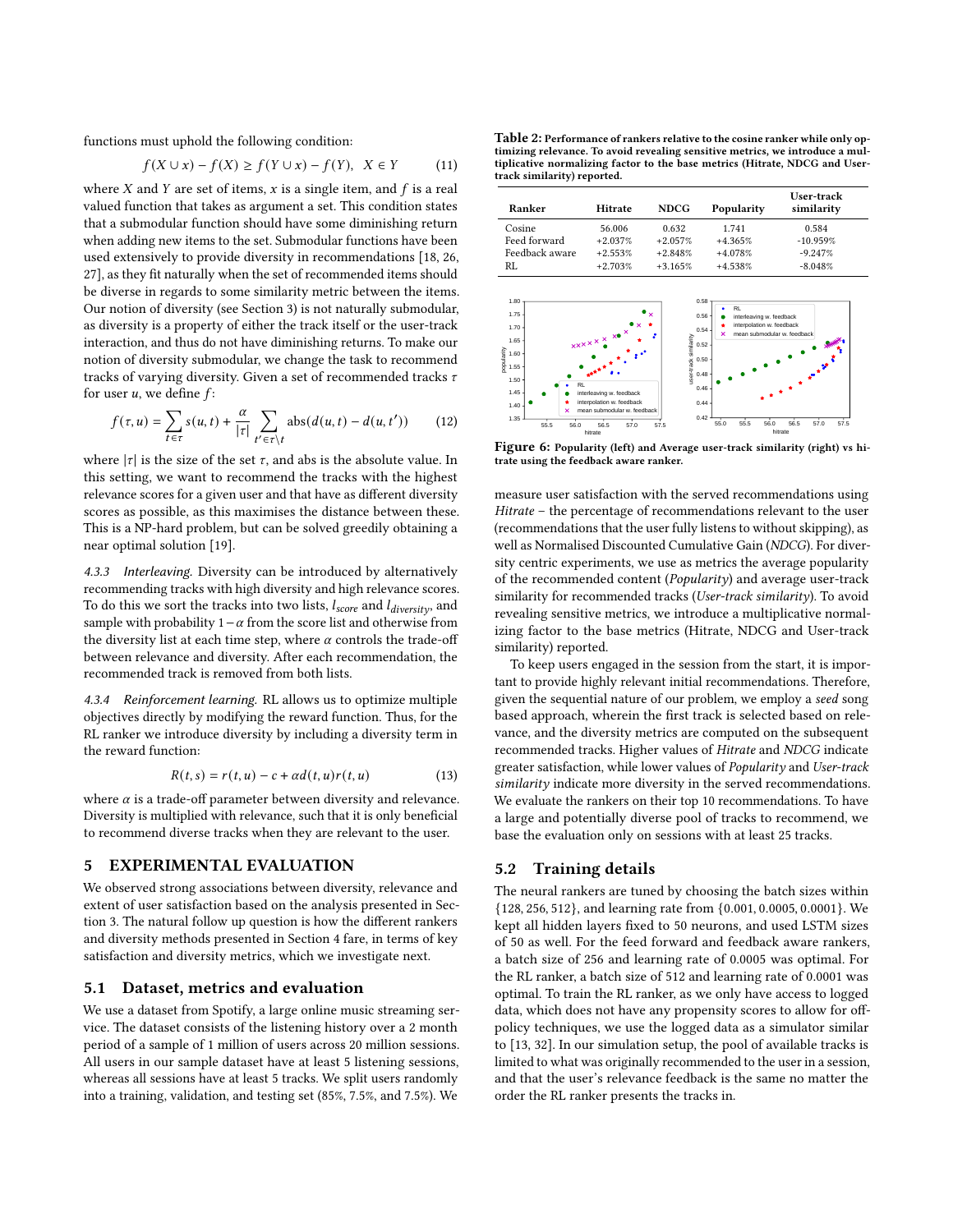<span id="page-6-0"></span>

| Table 3: Change ( $\Delta$ ) in hitrate, popularity and user-track similarity in com- |  |
|---------------------------------------------------------------------------------------|--|
| parison to reinforcement learning optimized only for relevance Table 2.               |  |

|                      | Optimizing popularity |                     | Optimizing user-track sim. |                          |
|----------------------|-----------------------|---------------------|----------------------------|--------------------------|
| Method $(\alpha)$    | ∧hit                  | $\Delta$ popularity | ∆hit                       | $\Delta$ user-track sim. |
| RL(0.1)              | $-0.212%$             | $-8.324%$           | $-0.037%$                  | $-2.235%$                |
| RL(0.3)              | $-0.780%$             | $-12.637%$          | $-0.418%$                  | $-7.076%$                |
| RL(0.5)              | $-1.523%$             | $-16.071%$          | $-1.119%$                  | $-10.801%$               |
| Interpolation (0.1)  | $-0.675%$             | $-9.231%$           | $-0.395%$                  | $-6.145%$                |
| Interpolation (0.3)  | $-1.751%$             | $-14.835%$          | $-1.563%$                  | $-12.849%$               |
| Interpolation (0.5)  | $-2.243%$             | $-16.593%$          | $-2.909%$                  | $-16.760%$               |
| Submodular (0.1)     | $-0.694%$             | $-6.099%$           | $-0.217%$                  | $-1.862%$                |
| Submodular (0.3)     | $-1.992%$             | $-9.451%$           | $-0.421%$                  | $-2.793%$                |
| Submodular (0.5)     | $-2.698%$             | $-10.495%$          | $-0.652%$                  | $-3.538%$                |
| Interleaving $(0.1)$ | $-0.916%$             | $-5.824%$           | $-1.073%$                  | $-3.911%$                |
| Interleaving (0.3)   | $-2.460%$             | $-14.835%$          | $-2.785%$                  | $-8.380%$                |
| Interleaving $(0.5)$ | $-4.016%$             | $-22.308%$          | $-4.461%$                  | $-12.663%$               |

## <span id="page-6-1"></span>5.3 Comparison of ranking approaches

We begin by investigating the trade-off between model complexity and performance, and investigate how the different rankers fare on diversity metrics when not optimized explicitly for diversity. Table [2](#page-5-0) shows the performance of the four rankers on satisfaction and diversity metrics. We observe that the hitrate and NDCG for the rankers follows their computational complexity. The proposed RL ranker have the highest user satisfaction, although we observe a relative small difference in hitrate and NDCG for all neural rankers.

As the increasingly complex rankers lead to higher user satisfaction, they also result in recommendations with a higher average popularity. Most notably, the largest popularity increase occurs when going from the cosine ranker to any of the neural rankers, whereas the popularity difference between the neural rankers is negligible in comparison. For the user-track similarity diversity metric, the cosine ranker will by definition have the largest user-track similarity. However, among the three neural rankers, we observe that the more complex models lead to recommendations that are more similar to what the user has previously encountered. These results suggest that while increased model complexity gives better user consumption predictability, it comes at a cost of decreased diversity. As the hitrate and NDCG both show the same trends, we will focus on only the hitrate for the remaining results.

Note: While seemingly small, a 2-3% gain in offline metrics (e.g. NDCG) has resulted in over 10-15% gain in important online measures of user satisfaction in past A/B tests. This is further supported by prior research that suggests that small changes in NDCG might result in significant changes in online user behevaior [\[21\]](#page-8-32).

#### 5.4 Comparison of diversity methods

To evaluate the four diversity methods, we compare their performance for introducing diversity against each other, keeping the ranker fixed. For the three methods requiring a track relevance score (interpolation, submodular, and interleaving) we use the feedback aware ranker as the base ranker. These three methods are compared directly against the RL ranker, which is optimized for both relevance and diversity through its reward definition. As optimizing for both relevance and diversity is a trade-off, the results are presented using scatter plots. For the non-RL methods, the trade-off parameter  $\alpha$  was chosen as  $\alpha \in \{0.05, ..., 0.5\}$  with increments of 0.05. For the RL ranker, we choose  $\alpha \in \{0.1, ..., 0.5\}$  with increments of 0.1, and train each configuration twice to explore the variance.

Figure [6](#page-5-1) shows the trade-off between hitrate and the diversity metric for the diversity methods, while Table [3](#page-6-0) shows the relative values of the hitrate and diversity metrics in comparison to the RL method not optimized for diversity.

Popularity. We observe that the RL method obtains the best trade-off between high hitrate while reducing the average popularity. Linear interpolation obtains the second best trade-off, and interleaving obtains low average popularity at the cost of large reductions in hitrate. Submodular is unable to obtain any large decrease in the average popularity, as larger  $\alpha$  values only leads to marginal drops in average popularity. Overall, these results shows a small benefit of using RL to reduce the average popularity, but at the cost of higher computational complexity and training time compared to the simple linear interpolation.

User-track similarity. We observe that the RL method and linear interpolation obtain very similar trade-offs, but that the linear interpolation cover a wider range of trade-offs than the RL method. Diversity by the submodular method results in the worst trade-offs, as the effective user-track similarity reduction is very limited. Similar to the popularity diversity metric, we observe that the interleaving method perform significantly worse than linear interpolation.

Overall, these findings suggest that leveraging RL reward modeling for diversification gives slightly better performance, but interpolation based methods offer a wider range of trade-offs, which provides more flexibility and control to system designers. For submodularity, we observed limited ability to reduce both the popularity and user-track similarity. As described in Section [4.3.2,](#page-4-1) neither of the diversities are naturally submodular, hence we formulated a submodular function for recommending a sequence of items with varying diversity (as opposed to simply increasing diversity). However, based on the results in our setting, this submodular formulation is less suited to the problem compared to other traditional approaches like interleaving and interpolation.

# 5.5 Interplay between ranker and diversity methods

We have compared rankers on satisfaction metric, and investigated the effect of the four diversity methods when the ranker was fixed. A natural question to answer is whether the observed trends in diversity methods generalize across all rankers, or does specific diversity methods work with specific rankers. We next investigate this interplay of rankers and diversity methods. For all experiments we use the same choice of  $\alpha$  values as done previously.

Popularity. Figure [7](#page-7-0) shows the trade-off between average popularity and hitrate for all combinations of rankers and methods introducing diversity. In all cases, the RL ranker is the same and is used as a reference between the plots. We observe that the difference in hitrate from the rankers carries almost directly over for the interpolation and interleaving, while the difference is smaller between the hitrate for the submodular method. Independently of the ranker, the span of average popularity for each of the three diversity methods is approximately the same, showing that the ranker almost entirely influences hitrate. As the average popularity decreases, we observe that the hitrate differences get comparatively smaller than for larger average popularity values. Independent of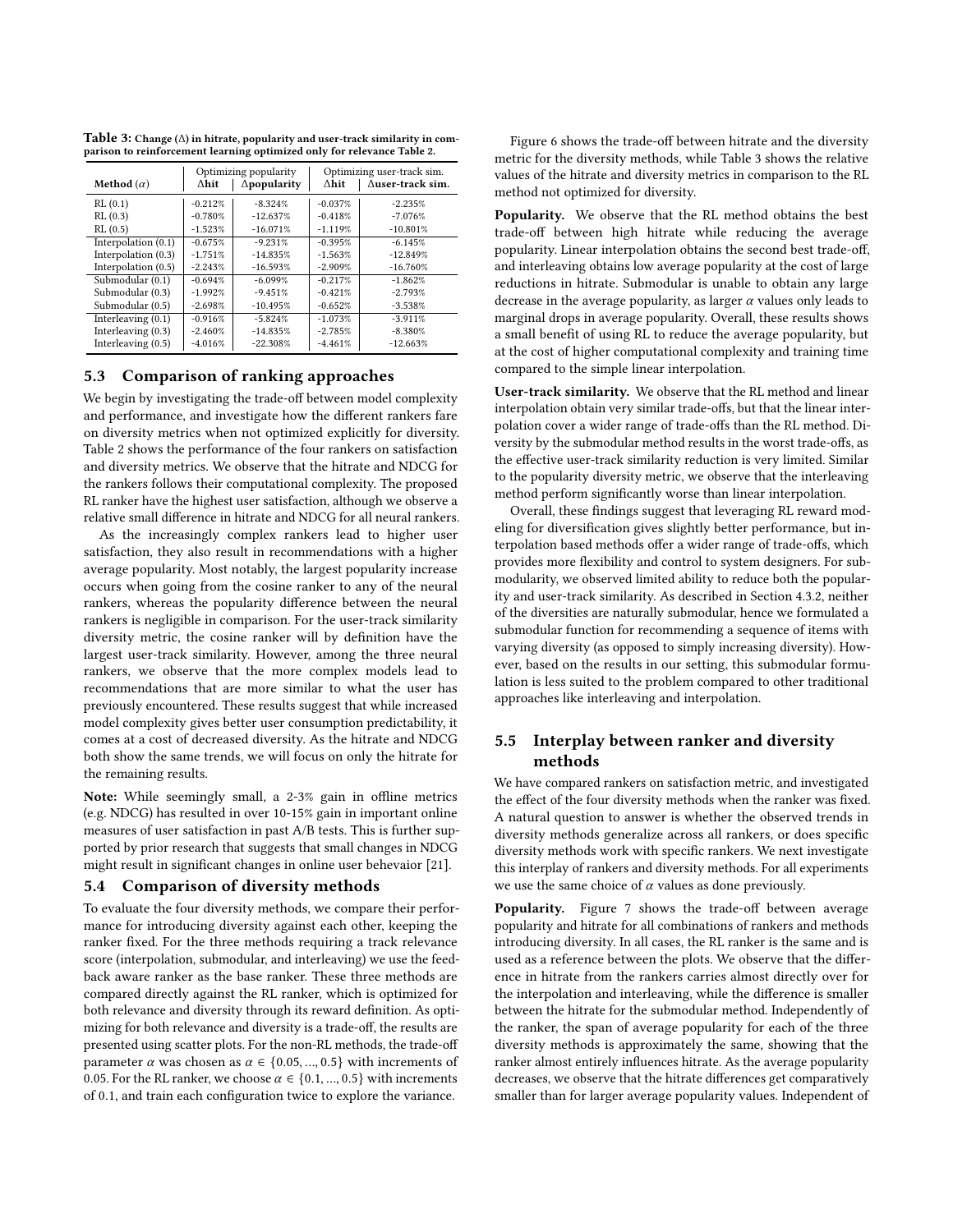<span id="page-7-0"></span>

Figure 7: Popularity vs hitrate when varying the ranker across diversity methods.

Figure 8: Average user-track similarity vs hitrate when varying the ranker across diversity methods.

the ranker choice, we observe that linear interpolation obtains the best trade-off among the non-RL diversity methods, while RL obtains the best overall trade-off.

User-track similarity. Figure [8](#page-7-0) shows the trade-off between average user-track similarity and hitrate for all combinations of rankers and diversity methods. Due to how linear interpolation and submodular both use the diversity metric to subtract from the rank score, they do not work when the diversity metric is the same as the relevance score (as is the case for the cosine), and all values of  $\alpha$  therefore leads to the same ranking.

The submodular method again provides the worst trade-offs out of all the diversity methods. When the feed forward ranker is used, the hitrate decrease is notably larger than for the feedback aware ranker, but the effective span of average user-track similarity values is very small for both rankers. For both linear interpolation and interleaving, we observe the difference in hitrate between the feed forward ranker and feedback aware ranker is much greater than the difference observed when only optimizing relevance. While the difference in hitrate between the feed forward and feedback aware ranker is only 0.29 when diversity is not considered (see Table [2\)](#page-5-0), the difference in hitrate can be over 1 depending on the average user-track similarity. This is even though the feedback aware ranker has a slightly higher average user-track similarity when diversity is not considered. Thus, we observe that the choice of ranker can interact with the choice of diversity method non-trivially.

Overall, we observe that RL and linear interpolation work better than interleaving and submodular diversity methods, with both RL

<span id="page-7-1"></span>

Figure 9: Shift in average session diversity for the RL method ( $\alpha = 0.3$ ) compared to optimizing only relevance

and interleaving with feedback aware ranker obtaining approximately the same trade-offs, while the linear interpolation covering a larger span of average user-track similarities. More interestingly, comparing these results with the ranker comparison on only satisfaction (Section [5.3\)](#page-6-1), we observe bigger differences in hitrate when rankers consider diversity, than when they are only focused on satisfaction. This suggests that when one cares only about satisfaction, there exist little difference between the rankers; however when one cares additionally about diversity, the difference between rankers becomes more pronounced.

Given the varying complexity of development and deployment of these rankers, this result has big ramifications on the choice of rankers for system designers based on the task at hand.

#### 6 DISCUSSION

Looking at music consumption data, and presented results, we found evidence that not only are users satisfied with relevant recommendations, but also often with recommendations that depart from their historic tastes, or are less popular. Such departure from relevant and popular content allow platforms to broaden the scope of music listening and shift consumption towards the tail and less familiar content. Figure [9](#page-7-1) visually depicts this shift in consumption, wherein we observe a significant shift in popularity distribution from unimodal to bimodal when additionally optimizing for popularity diversity, and a slight shift towards lower user-track similarity when optimizing for similarity diversity.

Specifically in the context of music streaming, we posit our findings relates to and builds upon insights on how users consume music. First, recent results suggest that users often have flexible and broad intents when they interact with the music streaming apps [\[14\]](#page-8-33). Indeed, the broader the intent, the more we expect the user to be open about music recommendations, which enables the system to shift consumption while still serving satisfying content. Another line of recent research has characterized users as "specialists" vs "generalists" based on their consumption diversity [\[1\]](#page-8-5), with generalists preferring diverse sets of music. This highlights the strong preference of some users to prefer diversity, which in turn makes shifting of consumption to less similar or less popular content more amenable. Finally, music streaming applications are essentially multi-stakeholder platforms which connect users and artists [\[16\]](#page-8-34). Such platforms need to maintain a healthy balance between user satisfaction and artist exposure goals [\[15\]](#page-8-7). A recommender model equipped with consumption shifting ability enables the platform to surface under-served artists, thereby maintaining a healthy balance between consumer and supplier objectives.